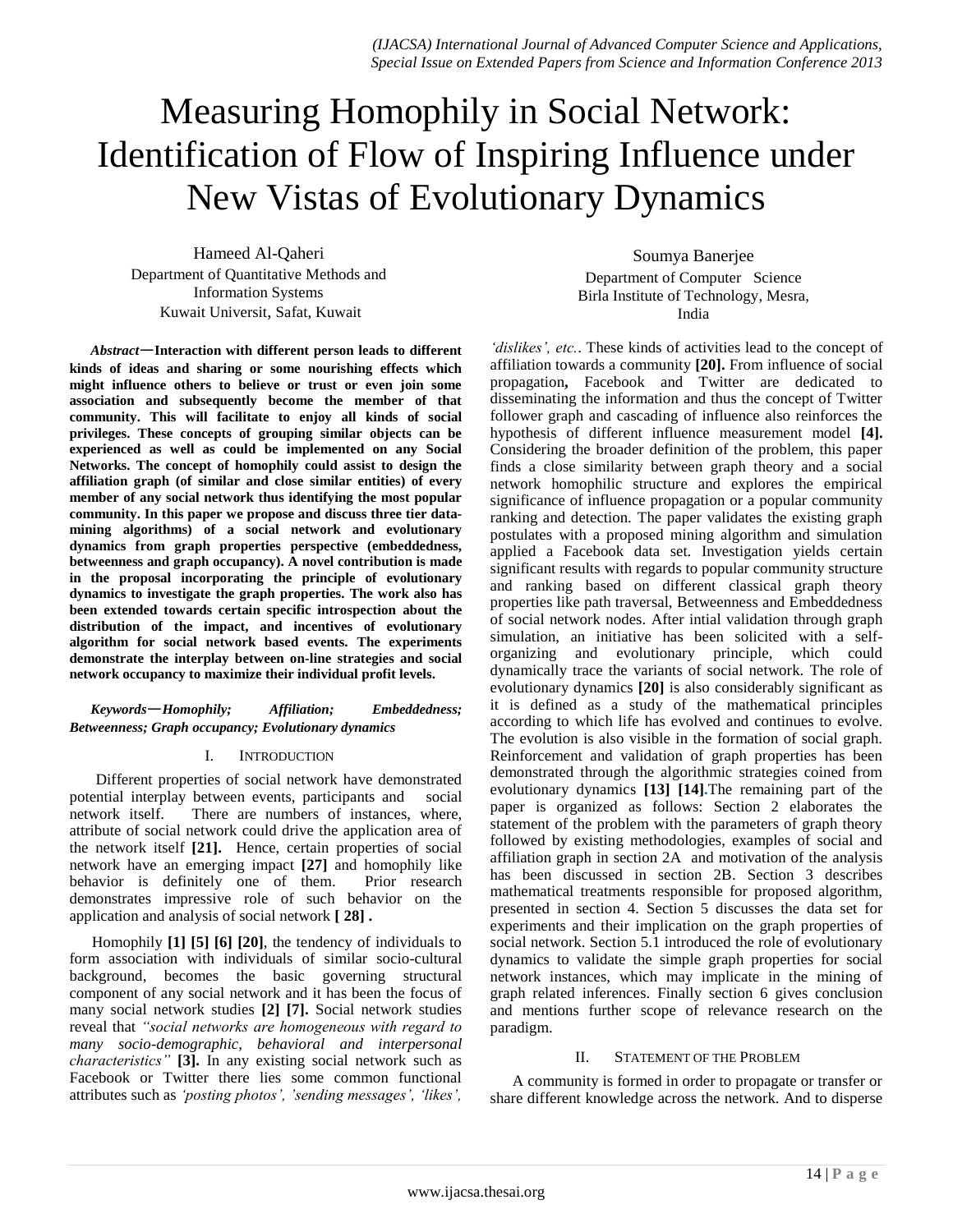the utility of one's community, it is required to apply some techniques, such as voting or polling, on which knowledge about the particular community has to be shared. When forming community, certain basic parameters along with the links among the members of the community are to be considered. Parameters and links are as follows:

- Friend list
- Community links
- Graph occupancy period: Initial time and final time
- Paths and connectivity
- Path traversed
- Embeddedness
- Betweenness of nodes
- Affiliation
- Co-evaluation of social and affiliation network

## *A. Friend List*

Friendship is developed in a social site based on some common factor, like as, members belonging to same school, working area, community and so on. Similar type of characteristic people can be blocked into a common structure and even a few from the block can also belong to some other structure based upon their choice. [8] The homophily test of friendship in a social site can be interpreted with the help of the following example. Let there be a network where *"m"* fraction of all individuals are male and *"f"* fraction of all individuals are female. Considering a given edge in this network, if we independently assign each node the gender male with probability *"m"* and the gender female with probability *"f"* then the both ends of the edge will be male with probability  $\mathbf{m}^2$  and similarly both ends will be female with probability  $f^2$ . But if the first end of the edge is male and the second end is female or vice versa then there exist *'cross-gender edge'*. This condition will take place with a probability *"2mf"*. Thus the test for homophily according to gender can be summarized as – if the fraction of cross-gender edges is less than *"2mf"* then there is a presence of homophily [8].

### *B. Community Links*

Community can be created by a group of members by selection and social influence method. The tendency of people to form friendships with others who are like them are termed as *selection* **[8].** The selection criteria are mainly race or ethnicity or similar characteristics. People may also modify their behaviors to bring them more closely into alignment with the behavior of their friends. This process is vividly described as *socialization* and *social influence* **[8].**

The individual similar characteristics drive the formation of links but social influence is a mechanism by which the existing links in the network serve to share people's characteristics.

### *C. Graph occupancy period: Initial time and final time*

It is the amounts of time spend on visiting a node. The duration of remaining in a focus is calculated by checking the difference in final time and initial time. This indicates the graph occupancy period.

## *D. Paths and connectivity*

According to the social scientists John Barnes defines graph theory as "Terminological jungle, in which any newcomer may plant a tree."[8] A *path* is defined to be as a sequence of nodes with the property that each consecutive pair in the sequence is connected by an edge. The paths can also be analyzed as not just the nodes but also the sequence of edges linking these nodes. Connectivity can be described by saying a graph is connected if for every pair of nodes, there is a path between them. If a graph is not connected, then it is separated into a set of connected pieces. Connected components of a graph are a subset of the nodes such that the following two properties hold [8].

*1) Every node in the subset has a path to every other [8]*

*2) The subset is not part of some larger set with the property that every node can reach every other [8].*

## *E. Path Traversed*

The path traversal is important in spread of important information. It is required to examine whether something flowing through a network has to travel just a few hops or more. The *"Length of a path"* is the number of steps it contains from beginning to end that is the number of edges in the sequence that comprises it. The path traversal technique used over here is the *"Breadth - First - Search"*. The method of the traversal is one just need to keep discovering nodes layer-by-layer, building each new layer from the nodes that are connected to at least one node in the previous layer. Since it searches the graph outward from a starting node, reaching the closest node first, it is named as breadth-first-search [8].

## *F. Embeddedness*

The number of common neighbors the two end points in a network has referred to as embeddedness of an edge. This is illustrated with the help of a schematic diagram in **schema1**.



Schema 1 An affiliation network Case

Here, embeddedness for two node A and node B has two common neighbors' node G and node H. Thus the concept of embeddedness provides information that if two individuals are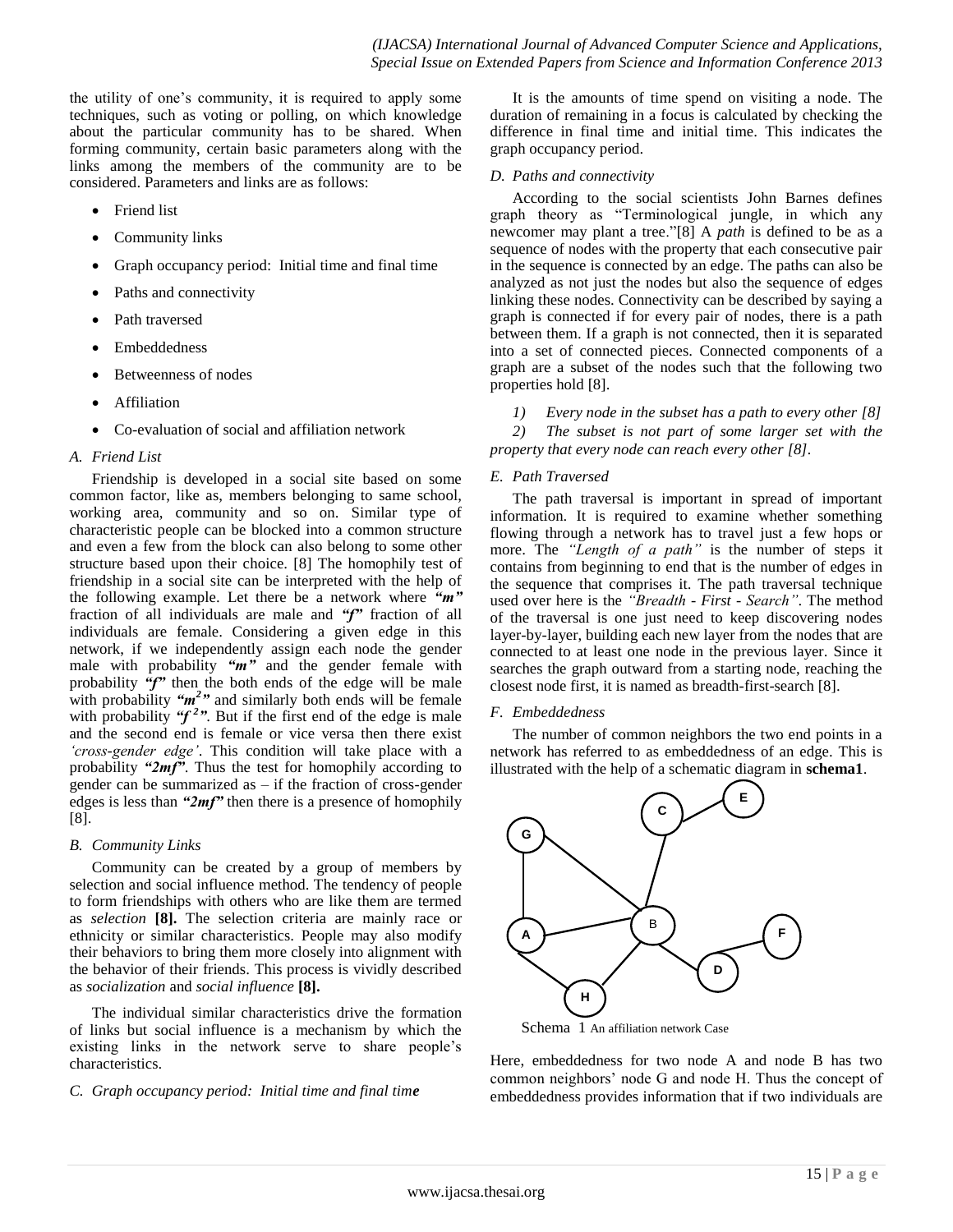connected by an embedded edge then this makes it easier for them to develop a trust level and generate confidence for transferring vital information or interacting with each other [8].

#### *G. Betweenness*

Betweenness of a node is explained as the total amount of flow that it carries when there exists a unit of flow between each pair of nodes is divided up evenly over shortest path. Nodes with high betweenness occupy critical roles in the network structure. To compute betweenness efficiently we use the notation of breadth-first-search. For a give graphical structure the calculation of betweenness is done on the perspective of time. For each given node the total flow from that node to all other is distributed over the edges. This technique is applied on every node in order to simply add up the flow from all of them to get the betwenness on every edge [8](shown in schema 2).



Schema 2: Local betweenness(the local betweenness of actor 1 is 2

#### *H. Affiliation*

Affiliation, a concept that is associated with homophily graph, **[8] [9]** can be used to represent the participants, i.e. a set of people, in a set of foci (representing some kind of community). For example, node A, representing a person could participate in focus X through an edge. These kinds of graph are said to be affiliation network, since it represents the affiliation of people (on left) with foci (on right). Affiliation network is one of the examples of the bipartite graph. **Bipartite graph:** A graph is said to be bipartite if its nodes can be divided into two sets in such a way that every edge connects a node in one set to a node in the other set [8].

**Scheme 3** is an example showing nodes A and B representing people participating in and Literature Club and Soft Computing ) foci.

#### *I. Co-evolution of social and affiliation networks*

New friend links are formed and people become associated with new foci over the period of time.



This kind of formation can lead to a kind of co-evaluation which might indicate the selection choice of each individual and there social influence. For example if two people belong to a same focus then there is a probability that they become friends and can influence each other with their community they belong. According to the graph theoretic representation nodes are used as both people and foci but the difference is created by distinct type of edges. Firstly, an edge in a social network, it connects two people and indicates friendship. Secondly, an edge in an affiliation network, usually known as 'social-affiliation network'. This edge connects a person to a focus and designates the operation of the person in the focus. These two parameters can be resembled in the following **schema 3**.



Schema 3 (a) When A, B, C are three different persons.



Schema 3 (b) A and B represent people but C denotes focus.

#### III. RECENT TRENDS AND MOTIVATION

While exploring the incentive generation, the basic economics model of incentive distribution has become crucial trend to be studied. Research already revealed the impact of incentives on worker self-selection in a controlled and restricted laboratory experiment. Subjects face the choice between a fixed and a variable payment scheme. Considering the status of the treatment, the variable payment is a piece rate, a tournament, or a revenue-sharing scheme [22] [23].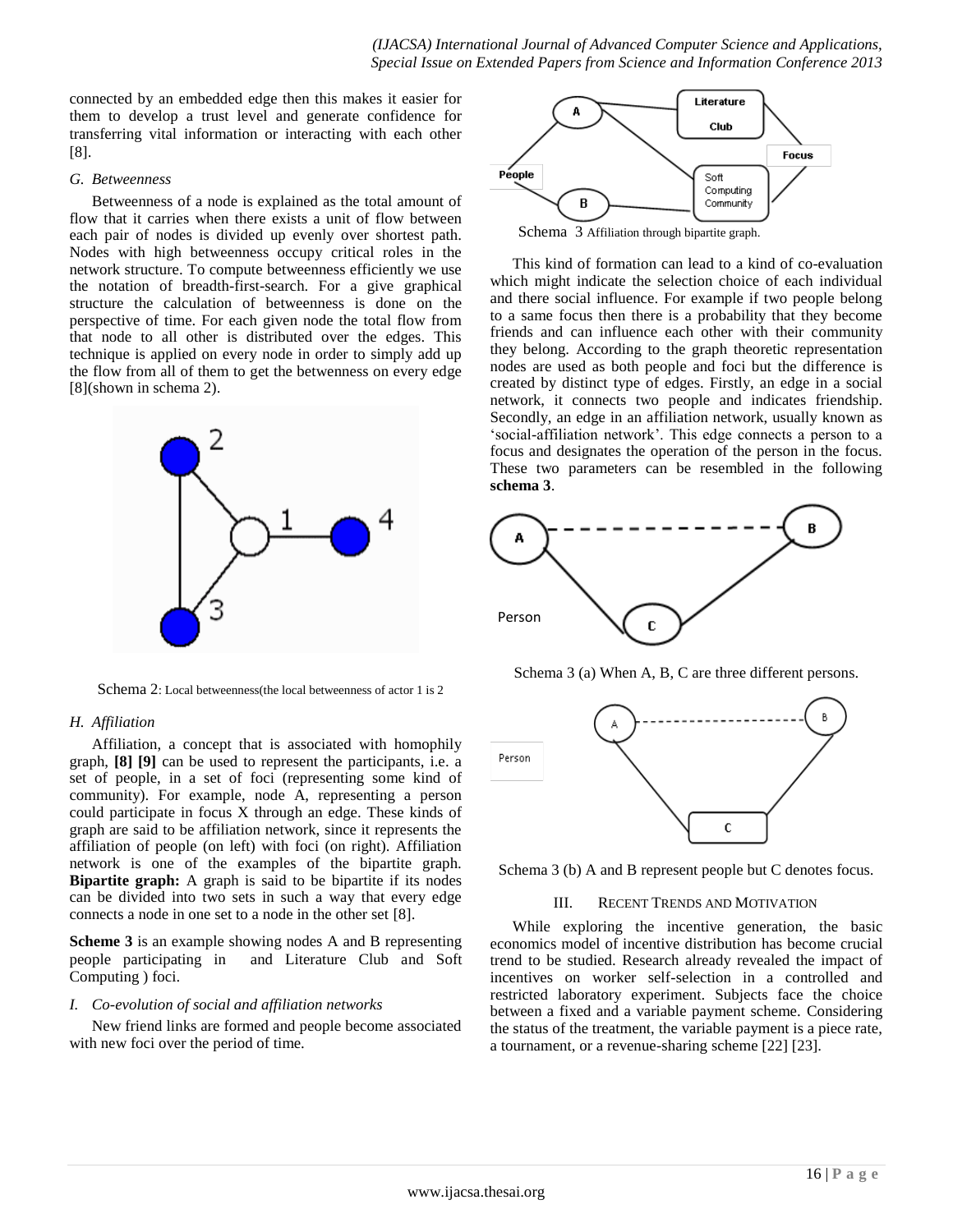The extension of applying the graph properties of social network is broadly inspired by Julia Poncela Casasnovas's research **[24].** She addressed the study of the evolution of cooperation on complex networks, using among the different social dilemmas. Emphasizing mainly on the Prisoner's Dilemma game as a metaphor of the problem, her research analysed possible outcomes of the dynamics, depending on the underlying topology. Very recently, in 2013, it has been pointed out that the topology not only highlights homophily or other associated properties but also it leads toward role discovery problem. role discovery problem **[25]** finds groups of nodes that share similar topological structure in the graph. But is it only topology or economies of incentive to quantify the distribution of pay off under network? We investigated from significant work on evolutionary games of Nowak et. al. **[26]** and found that even payoff determines reproductive rate and successful individuals have a higher payoff and produce more offspring. Still it cannot be assured that the payoff also could be signified by the carrying capacity of individual participants in networked games. Finally, this work adopts the emerging strategies of evolutionary game based incentive distribution for any instance of social network under test.

#### IV. EXPLORING MATHEMATICAL TREATMENTS

The most influential community (focus) can be determined by the frequency of the clicks made by the individual nodes. However, visiting a focus and being a follower and then a member of that focus are two different aspects. Visiting a node could mean only collect information while being a member means making the community well know. As such, to find the most influential focus we need to find all possible paths from the source to the destination and finding the shortest path by computing the Betweenness values. Considering the graph one node at a time, the distribution of the total flow over the edge from that node to the other nodes could be computed. And hence, the betweenness of the every node could be calculated as follows:

#### Betweenness of every node =  $\Sigma$ flows from different nodes **(1)**

The shortest path traversed from the source to the destination can be found by the *Breadth-First* Search algorithm. Hence the number of shortest path to each node should be the sum of the number of shortest path to all nodes directly above it in the *breadth-first* search [8]. Valuation of the members of the community or focus can be denoted by the time spent on it by a particular node. Here lies the concept of Graph Occupancy, which can be calculated by calculating the time difference between Final time of leaving the focus and Initial time of entering the focus. Mathematically, this can be expressed as follows:

$$
f_i = b'
$$
 /\* frequency is non-linear relation with  
betweenness. (2)

Where  $t = \{1, 2, \ldots, m\}$ 

Since we concentrate on each node for calculating the betweenness and thus finding their frequency of participants in making a focus famous thus we have the following set of Betweenness  $(B_i)$  and Frequency  $(F_i)$ . This is expressed as:  $B_i = \{b_1, b_2, \dots, b_n\}$  and  $F_i = \{f_1, f_2, \dots, f_n\}$ 

Equation 2, describes the frequency of acceptance of a focus by different nodes. Based on a number of choices made by each individual, we can select out the most beneficial or famous (leader) communities, in terms of the population focus. This entire logic can be expressed mathematically as:

$$
g(p) = \Pi \left( \sum_{i=1}^{n} B_i + F_i \sin(\Pi p) + C \right)
$$
 (3)

where, p is the popularity of a node and C is a constant for each delay unit process. In equation [3], the number of paths to be followed to reach the destination is obtained by the betweenness calculation denoted as  $B_i$  and frequency of the particular node can also be obtained and denoted as  $F_i$ . The summation of these two values yields the minimum possible path to be traversed to point the popularity of the community. The maximum popularity of a community could be found by the product of this result, in other words, by applying the concept of *Max-Min* function, the maximum popularity of a focus can be obtained for the minimum path travelled from the source to the destination.

#### V. PROPOSED ALGORITHM -I

Finding the most influential community could be achieved through the following algorithm which has distinct blocks to evaluate the popularity and influence of node(s). The algorithm contains certain unconventional graph properties such as betweenness and embeddedness.

#### **1. Begin**

**2.** Initialization of links present in between the nodes and focus

**3.** Initialization of variables

Betweeness= $b_i$ ,  $b = \{b_1, b_2, ..., b_n\}$ 

Graph frequency=  $(f_i)$ ,  $f_i = \{f_1, f_2,...f_n\}$ 

Popularity P

**4.** Finding value  $t \{t=1, 2, 3, \ldots n\}$ 

**5.** Calculating the betweenness:

Betweenness of every node=  $\Sigma$  flows from different nodes

**6.** Values form the betweenness leads to find the shortest path

**7.** Calculating the shortest path based on Breadth first search

**8.** Select a random node  $n_i$  which has visited a particular community node at least once  $n_i \in N$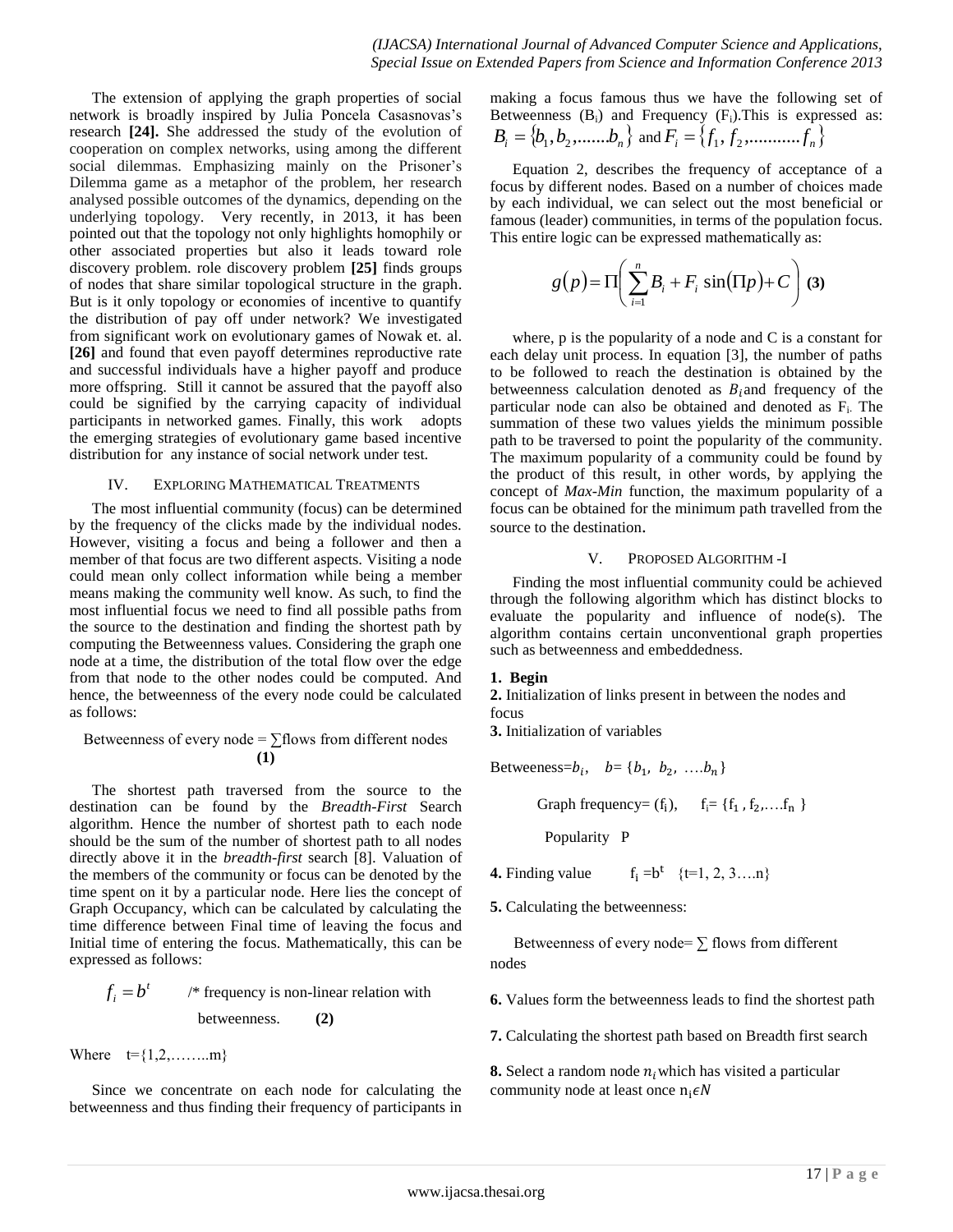**9.** while  $b_i \leq b_n$ **do**

> Calculate the Graph frequency  $f_i$  $\mathbf{i} f f_i \geq f_{i+1}$

**then**

end if

$$
f_{\rm{max}}
$$

 $F=f_i$ 

Calculate g(p)=  $\pi(\sum_{i=1}^n B_i + F_i \sin(\pi P) + C)$ 

**10. end while 11. end begin**

#### VI. IMPLEMENTATION AND ANALYSIS

The data set for validating the proposed model was collected from Facebook community network. The reason to choose Facebook was its close resemblance, in terms of nodes, betweenness and edges, to the classical graph theory models. A set of nine homophilic nodes, at a particular time, were selected for initial validation. In these sets, each node is connected to its influential nodes, which is denoted by the links and their weights. There are communities that belong to the nodes and each of these nodes tries to promote their own communities.

To denote the most influential focus or community, we need to find the shortest path (which also motivates the other nodes to join the community and increase the popularity). *Embeddedness* of the nodes are also considered to identify the common neighbors among them. **Table 1** shows the parameters to be considered for the proposed algorithm. The output value in the table was computed after implementing the algorithm (using MATLAB version 7.10.0.499 (R2010 a)). The detailed explanations of the parameters are as follows: **Friend List:** 9 different Nodes represent 9 different friends with their communities

Link Present: edges among the nodes with weights.

**Embeddness:** A→B edge having common neighbors. There may be present or might not be present. If not present, then denoted by NIL. If present then node number is given.

**Betweenness:** involves reasoning about the set of all shortest paths, between pairs of nodes.

**Graph occupancy:** amount of time spent on a node. Leading to the further popularity of a community and increasing the node linkage. The corresponding outputs are given in the following **Table 1.**

| TABLE I. | LIST OF NODES WITH THEIR CONNECTIVITY, FLOW OF |  |
|----------|------------------------------------------------|--|
|          | INFORMATION AND FURTHER INCREASE IN POPULARITY |  |

| <b>Parameters</b>      |                  |                         |                |                    |                                                    |                                                          |
|------------------------|------------------|-------------------------|----------------|--------------------|----------------------------------------------------|----------------------------------------------------------|
| Frien<br>d list        | Links<br>present | <b>Embedd</b><br>edness |                | <b>Betweenness</b> |                                                    | Graph<br>occupancy                                       |
| Node<br>1              | (4,5,6)          | Node 4                  | (1,5)<br>(1,6) | 0.2100<br>1.5300   | (1,1)<br>(1,2)<br>(1,3)<br>(1,4)<br>(1,5)<br>(1,6) | 0.0541<br>0.0462<br>0.0474<br>0.0148<br>0.0151<br>0.1478 |
| Node<br>2              | (3,5,6)          | Node 3                  | (2,3)<br>(2,5) | 0.5100<br>0.3200   | (2,2)<br>(2,3)<br>(2,4)<br>(2,5)<br>(2,6)          | 0.0591<br>0.0793<br>0.0131<br>0.0213<br>0.0106           |
| Node<br>3              | (4,5,6,7)        | Node 4                  | (3,4)          | 0.1500             | (3,1)<br>(3,3)<br>(3,4)<br>(3,5)<br>(3,6)          | 0.0046<br>0.0266<br>0.0145<br>0.0135<br>0.0081           |
| Node<br>$\overline{4}$ | (1,3,5,6,8)      | NII.                    | (4,1)<br>(4,6) | 0.4500<br>0.7900   | (4,1)<br>(4,2)<br>(4,3)<br>(4,4)<br>(4,5)<br>(4,6) | 0.0435<br>0.0221<br>0.0446<br>0.0591<br>0.0065<br>0.1234 |
| Node<br>5              | (1,2,3,4)        | <b>NIL</b>              | (5,3)<br>(5,4) | 0.3200<br>0.3600   | (5,1)<br>(5,2)<br>(5,3)<br>(5,4)<br>(5,5)<br>(5,6) | 0.0111<br>0.0135<br>0.0827<br>0.0381<br>0.0375<br>0.0194 |
| Node<br>6              | (1,2,3,6)        | Node 4                  | (6,2)<br>(6,3) | 0.4100<br>0.2900   | (6,1)<br>(6,2)<br>(6,3)<br>(6,4)<br>(6,5)<br>(6,6) | 0.0028<br>0.0377<br>0.0352<br>0.0030<br>0.0119<br>0.0591 |
| Node<br>7              | (3)              | NIL                     | (7,3)          | 0.4500             | (7,2)<br>(7,3)<br>(7,4)<br>(7,5)                   | 0.0191<br>0.0267<br>0.0046<br>0.0070                     |
| Node<br>8              | (9)              | NIL                     | (8,9)          | 0.5500             | (8,2)<br>(8,3)<br>(8,4)<br>(8,5)                   | 0.0466<br>0.0652<br>0.0113<br>0.0171                     |
| Node<br>9              | (4,8)            | $\text{NIL}$            | (9,4)          | 0.3000             | (9,1)<br>(9,3)<br>(9,4)<br>(9,5)<br>(9,6)          | 0.0092<br>0.0531<br>0.0290<br>0.0271<br>0.0162           |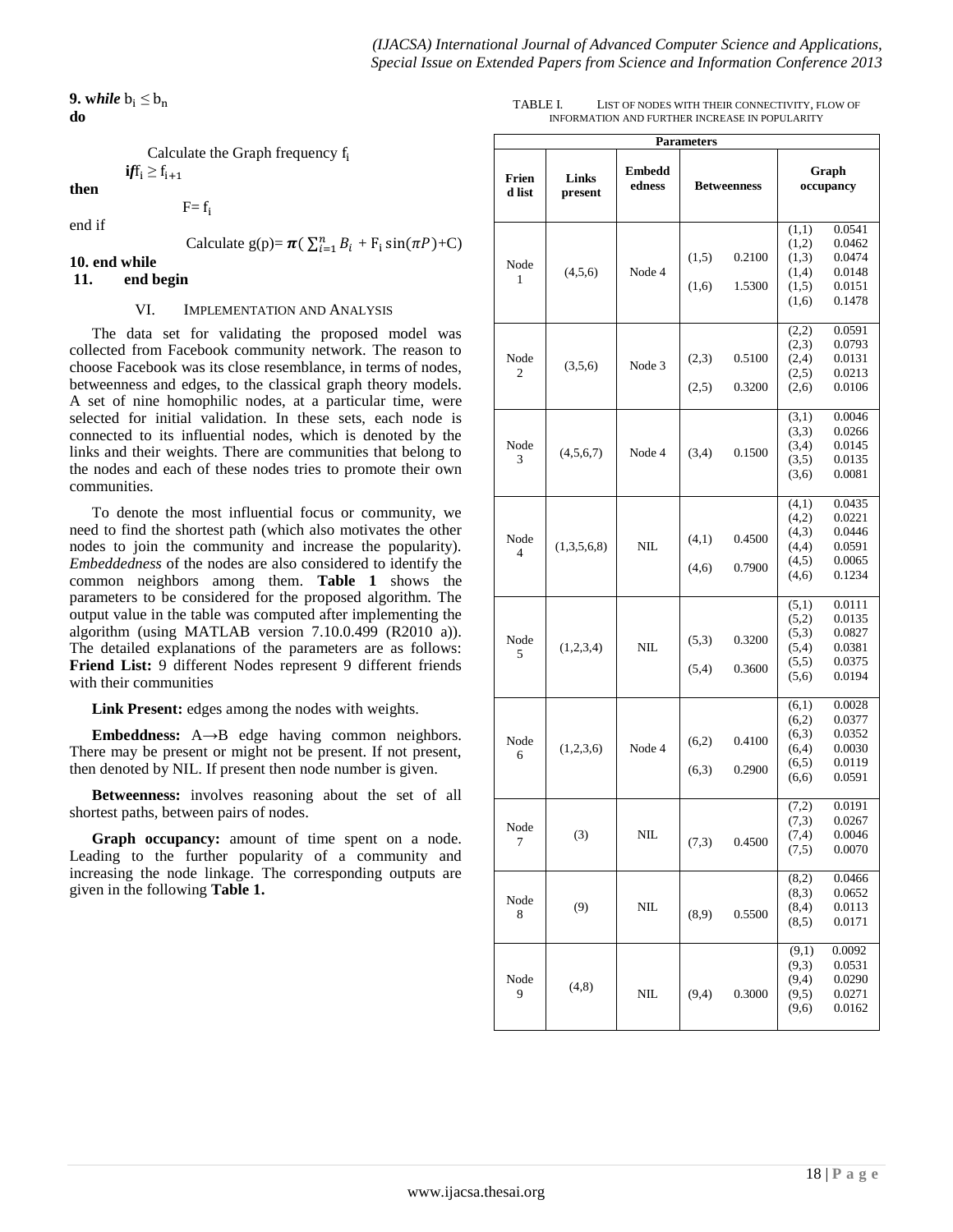

Fig. 1. Nodes with their links and weights

Figure 1 represents nine different influential nodes with their links represented in the directed graph format. Each of the edges has their weights marked on it. Here, the shortest path has been considered from a source node say Node1 and the destination node, Node 6.Time duration, that is the amount of time spent by the nodes in their communities, can be an invoking factor to join their community. Using equation (3), **Figure 2**demonstrates that the most influencing or inspiring node enhances the number of functionally active node. In this figure, it is shown that the inspired nodes have added on more of the connectivity with other different nodes.

To crawl Facebook, we implemented a distributed, multithreaded crawler using Python with support for remote method invocation (RMI) **[11].** Facebook provides a feature to show 10 randomly selected users from a given regional network; we performed repeated queries to this service to gather 50 user IDs to "seed" our breadth-first searches of social links on each network<sup>1</sup>[11].

#### *A. Role of Evolutionary Dynamics*

Based on the intial simulation, it has been demonstrated that there exist a strong cohesive directions with graph theory and social network in the context of homophilic community detection.

 $\overline{\phantom{a}}$ 



*(IJACSA) International Journal of Advanced Computer Science and Applications,* 

Fig. 2. Enhancements in new connections with the existing invoking nodes

We need further investigation for the specific attributes in the context of more homophily identification from the perspective of either directed or undirected graph. The extension of the algorithm will be significant to quantify the application specific investigation of homophily. The extension also could revalidate the correlation of graph properties under social network.

Inspired by the phenomenal contribution in evolutionary game theory by Nowak and his colleagues, several non linear characteristics have been started adopting the concept of evolutionary dynamics [12 ] [13 ]. It is evident that evolutionary dynamics are defined by nonlinear differential equations and therefore can be imported for revalidating complex graph and network with the growth of a social graph as mentioned in the first part of the algorithm. An evolutionary dynamic assigns each population game F an ordinary differential equation [14]  $\dot{x} = V^F(x)$  on the simplex x. One simple and general way to define an evolutionary dynamic is via a growth rate function:

## $g: R^{n} \times x \rightarrow R^{n}$  (4)

Here, g represents the (absolute) growth rate of strategy i and it will as a function of the current payoff toreward the strategy. The previous algorithm only considered the shortest path, breadth first search and graph frequency. As Evolutionary Dynamics can also retrospect the growth aspects, propagation and mutation of message under any state of graph, hence therefore the conventional graph properties have been revalidated using the extended algorithm. It should be mentioned that proposed algorithm tries to incorporate potential strength of evolutionary dynamics for simulating

<sup>1</sup> http://code.google.com/p/crawl-e/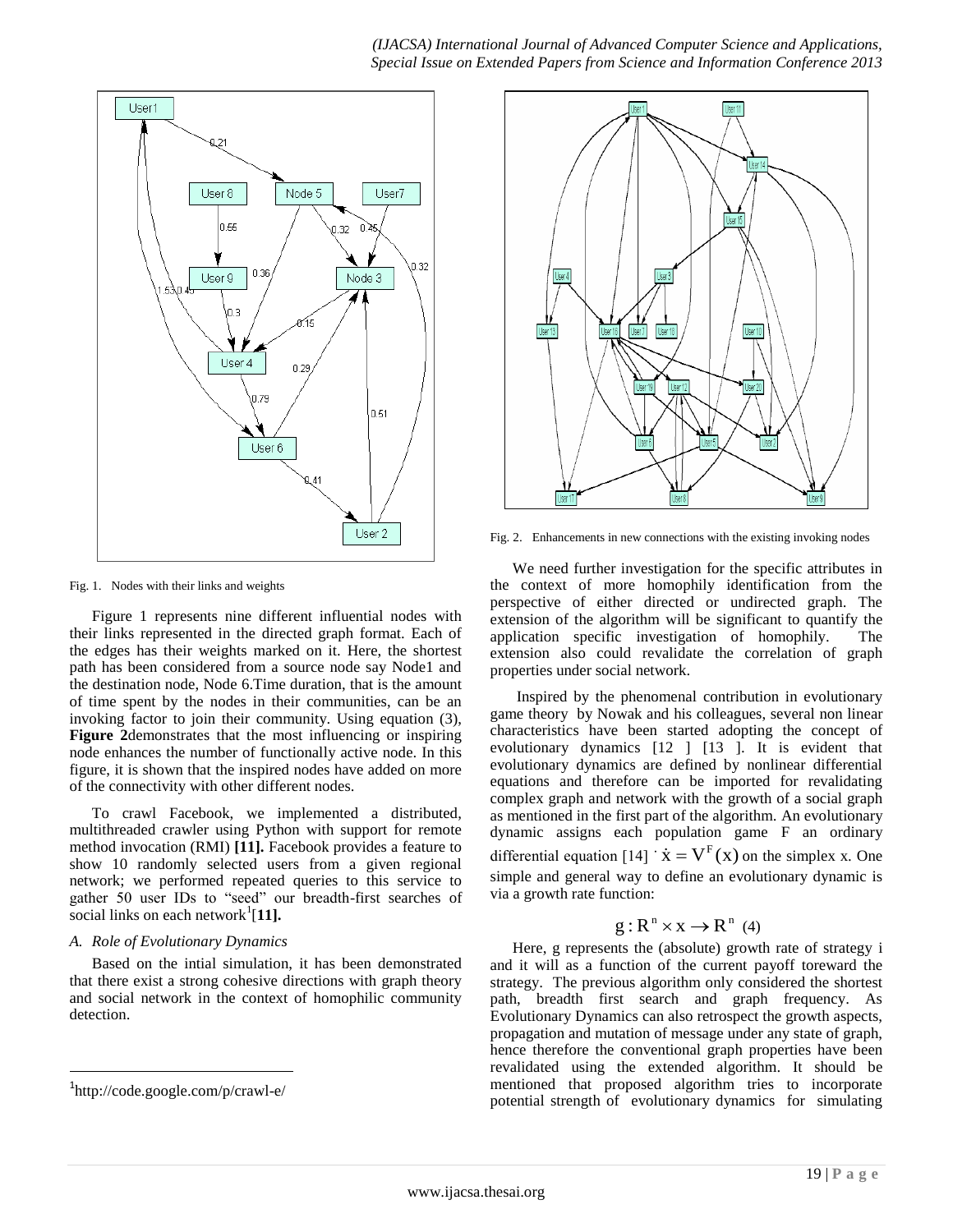the behavior and growth of social graph structure. Series of more precise plots have been accomplished in post simulation of extended algorithm **(Figure 4-8).** Persistence across the network also indicates the out degree and also any average number of distinct tags of groups and of tag assignments of users having  $k_{out}$  neighbours could be evaluated from social network as shown. The users, who have more contacts in the social network, tend also to be more active in terms of tags and groups. Average number of distributive tags denoted as  $n_t$ . group tags on the specific message as  $n<sub>s</sub>$  and subsequently  $n<sub>w</sub>$ represents the list of predefined choices. Correlations between the activity of participants and their number of declared friends and neighbours can be identified: here also the k<sub>out</sub> neighbours have been taken into consideration. The data has been log-binned (**Figure 3**): by definition a bin of constant logarithmic width signifies that the logarithm of the upper edge of a bin  $(x<sub>i</sub>+1)$  is equal to the logarithm of the lower edge of that bin  $(x_i)$  plus the bin width (b)  $[19]$ . Here, the symbols indicate the average, and the error bars with near optimal 25 and 75 percentiles for each bin. The algorithm deploys the Python 2.7.3, which was released on April 2012. The present implementation also allows the feature of Automatic numbering of fields in the str.format() method, which have been reflected in the post implementation stage of algorithm.

## **Algorithm II:** Graph Pattern  $(G, P(t), \mu)$

- 1. Define the initial state of the graph, i.e. define  $G_i = \delta_i$  $\sqrt{*}$   $\delta_i$  is the <sup>2</sup>Kronecker symbol\*/
- 2. Solve for Pi(t), which provides functions  $P(t)$  and  $\neg$ i(t)  $\sqrt{\P}P(t)$ : Probability of sample occupancy time for t<sub>m</sub>

Evaluate: 
$$
\frac{dP}{dt} = -\frac{dY}{dt} = -\sum_{i} \mu_i P_i
$$
(5)

 $/*$  The probability Yi(t) that at least one mutation has occurred while the system was at state i before time t\*/

3. Initialize the system with N classes of social network instances at time  $t = 0$ , with its intial start of connection, k<sub>out :</sub>out-degree of graph, occupancy on graph, and termination instance:

$$
evaluate: \rho_{i}(t_{m}) = \frac{\mu_{i}P_{i}(t_{m})}{\sum_{i}\mu_{i}P_{i}(t_{m})}_{(6)}
$$

 $\overline{\phantom{a}}$ 

/\* where: probability  $\rho_i(t_m)$  that the social network is at state i,  $P(t)$ : sample occupancy,  $\mu$  represents probable mutation rate of messages across participants according to the proportion of occupation\*/

4. Sample the next mutation time according to the cumulative probability P(t). This can be done via the inversion method, such that the next time  $t_m = P -1(r)$ , where r is a uniform random variable between 0 and 1.

- 5. Add  $t_m$  to the current time of occupancy of participants and betweenness.
- 6. Choose the specific score and plot according to their respective nore transition of the network and update the state of the system as per Step 4.
- 7. Remove extinct and redundant classes from the list and reduce the number N of classes accordingly.
- 8. Return to Step 1 until finished.



Fig. 3. Distribution of tagging with out degree  $(k_{out})$ 



Fig. 4. Degree Correlation and distribution of Message tagging

In case of large scale network like Facebook, the most conventionally investigated mixing pattern involves the degree (number of neighbours) of nodes. This type of mixing improvises the likelihood; leading users with a given number of neighbours connect with users of similar degree. This property is emphasized by computing multi-point degree correlation functions. Complementary cumulative conditional distributions as mentioned with group tagging, specific message tagging and pre-defined choice tagging, compared with the global cumulative distributions denoted by black lines (Figure 4). Even among the subset of users with a given  $k_{out}$ , a strong disparity is still observed in the amount of activity and also around a specific community. Subsequently, the

 $2$ It is simply a function on two variables, i and j which are integers, when for each social network instances cardinality of the variables is large, then it could assist to approximate inference based with a constrained, lower complexity, adaptively sized sum for the target cardinal value **[10 ].**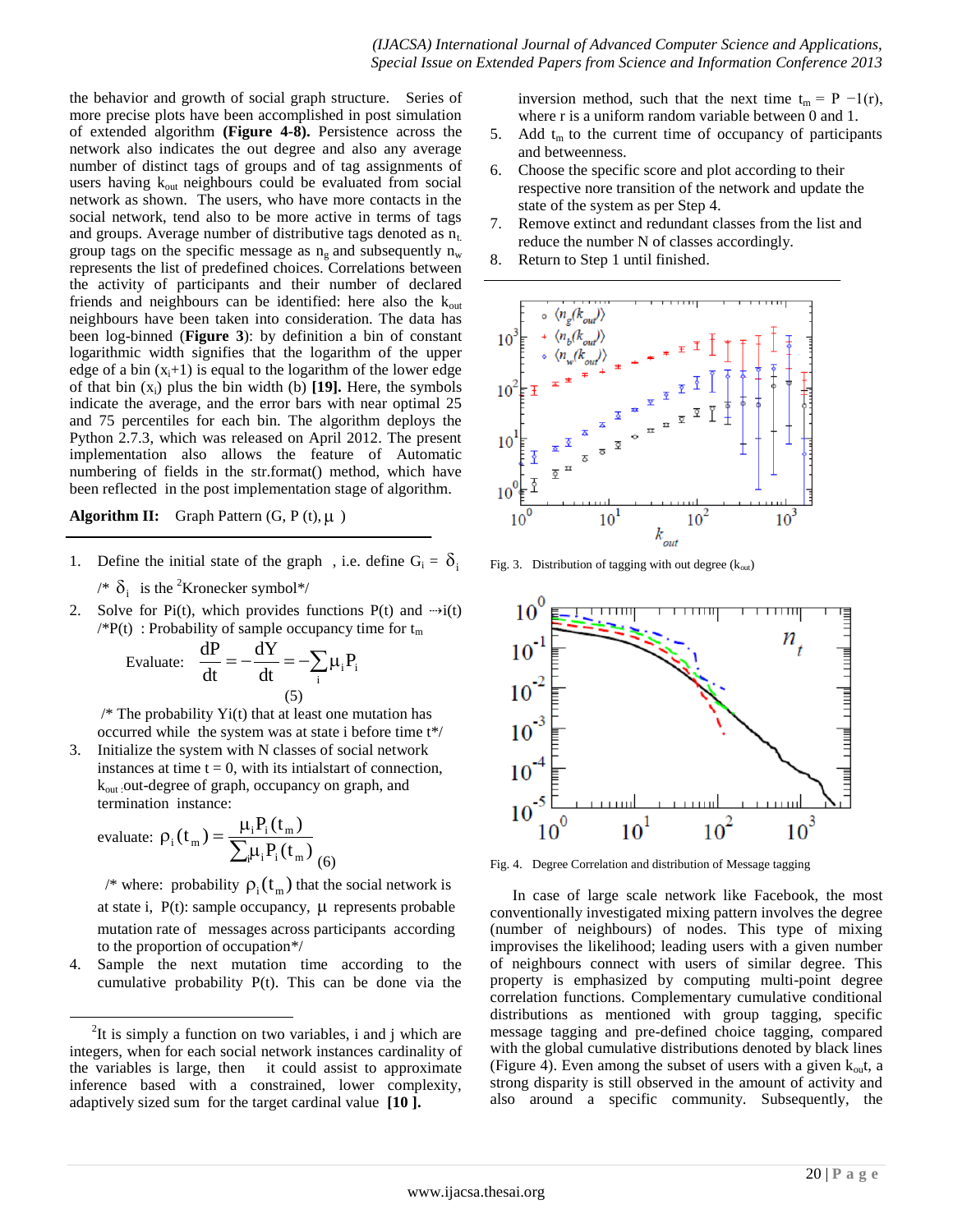occupancy on a specific graph instance results in the following plot: Log-log plot of the distribution of the contact durations and of the cumulated duration of all the contacts two individuals' m and n have over a day  $(w_{mn})$ . An interesting inference could be drawn that out of 88% of the total contacts sustained less than 1 minute on a specific tag or comments, but more than 0.2% persisted more than 5 minutes against a specific topic of interest. For the cumulated durations, 64% of the total duration of contacts between two individuals during one day last less than 2 minutes, but 9% last more than 10 minutes and 0.38% more than 1 hour. The small symbols reciprocate to the actual distributions, and the large symbols to the log-binned distributions [18] (Figure 5).



Fig. 5. Occupancy Graph for Social Network with Mutation Probability of Messages

Degree distributions of evolutionary dynamics and the empirical data: 'o' represents the data points from the simulated data and 'x' represents the data points from the empirical data new project The results of the degree distributions of the extended algorithm with dynamic values of mutation are shown in Figure 6. The upper figures are the comparison of developer and project degree distributions in linear coordinates.

The lower figures are the comparison of developer and project degree distributions in log-log coordinates. The  $R_2$  of developer degree distribution from the simulated data in lower figure is 0.959 and the  $R_2$  of project degree distribution from the simulated data in lower figure is 0.7657. Also the largest project size of the simulated data is just 1500. We can further lower this value by tuning the mutation parameter  $\mu$  [17] and P (t),and graph function of the extended algorithm. H log represents homophily log evaluated from message exchanged towards any specific and common interest [**17]**.



Fig. 6. Evolutionary Dynamics plot with varying mutation and Probability of occupancy



Fig. 7. Recursive simulation on test function towards Homophily from Betweenness

In order to quantify the complex large cardinal network, we incorporate classical test function like DeJong**<sup>3</sup>** (The conventional De Jong's functions is the so-called sphere function, this function is unimodal and convex by nature)**[ 16].**Dimension is represented in the formulas by variable D, so as can be observed that it becomes simple to calculate selected functions for an arbitrary dimension for arbitrary number of participants. Similarly, the result of homphily structure from intial betweeness and other asscoited properties is safely turned out from local mimima due to the size of its popluation and avaiable best solution.The extended part of the algorithm demonstrates the frquencey of interplay and incentive distribution betwwen different communities played in social network.

$$
1 + \sum_{i=1}^{D} \frac{x_i^2}{4000} - \prod_{i=1}^{D} \cos\left(\frac{x_i}{\sqrt{i}}\right)
$$

represents Dejong Function

 $\overline{a}$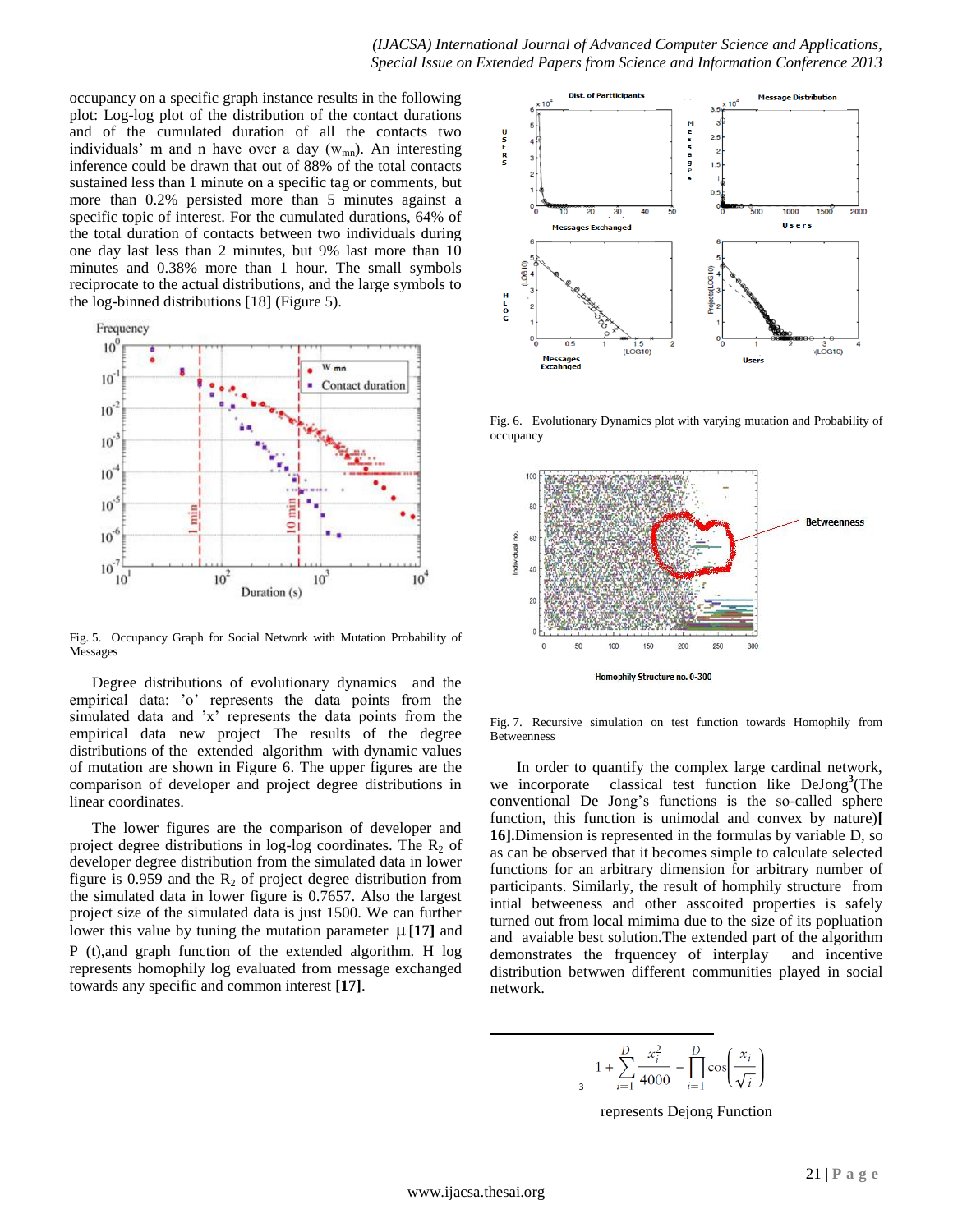#### **Algorithm III Distribution in** *Population graph*

#### **The working strategy**

**Variables:** N./\*Homogeneous population of size\*/

t /\* Time Step t\*/

r /\* relative fitness \*/

<sup>\*</sup>temporal event could be Binomial time step<sup>4</sup>(equation 8) of propagation of base event under social network , if randomly chosen individual from SN then fixation of probability of new mutant  $\mu_1$  represents probable mutation rate of messages across participants according to the proportion of occupation\*/

$$
\mu_1 = \frac{1-1/r}{1-1/r^N}
$$

(7)

$$
\mu_1 = \left[\frac{1 - 1/r}{1 - 1/r^N}\right] \left[t_i + t^2_{i+1} + t^4_{2(i+1)} + \dots + t^n_{2i!/N}\right] \tag{8}
$$

The distribution of trend on population graph of the new attributes concerning the people refers category of homophily structures (shown in red line) where the majority of people in the population have lower levels of the attribute. Gradually, as time elapses, the most influential message/ broadcast configuration propagates across the population (indicated by green line) but subsequently; evolution dynamics pushes the higher level of the attribute with certain incentive. This is natural recipient of incentives under social network for those persons who are participating and interacting. In addition to, there are drifts of incentive distribution under different settings. Hence, eventually after a considerable period of evolutionary dynamic, drift increases at the high end of the attribute for homophilic structure and the distribution approaches reverts back again to normal.



Fig. 8. Time versus messages

 $\overline{\phantom{a}}$ 



Fig. 9. Simulation of Pay off distribution

At this stage of simulation, it was not evident how the appropriate interaction could entail higher range of incentive among the participants. Therefore, a specific data set was chosen to exhibit different interplay among the social participants. The observations show that the **f**requency of cooperators (indicated by blue), deviators (indicated byred) and loners (represented as yellow) under smooth participation. This is also measured as the multiplication factor according to trust of discussion and interaction. Individuals are arranged on random regular graphs where each node has eight neighbors and they interact in randomly formed groups of size  $N = 5$ . For small multiplication factors,individuals dominate. The reason is simple: in this case even in a group of cooperators, the payoffs do not exceed the incentive of individual. All of the proposed components of three algorithms improvise dynamic equilibrium considering the population of social network. The range of multiplication with trust increases the pay off a very small discrimination ofr.And above the threshold deviators exist.. Only for much larger value of *r*~4.056 cooperators reappear and co-exist with deviators. Since individuals are absent, the dynamics again retain voluntary participation into compulsory interaction. Finally, for  $r = 4.6$  cooperators take over and manage to displace deviators **(see Figure 9 and table 1).**

| <b>Interaction (Session 1)</b> |          |               | <b>Interaction (Session 2)</b> | Interaction (Session n) |                |                          |
|--------------------------------|----------|---------------|--------------------------------|-------------------------|----------------|--------------------------|
| <b>Incentive</b>               |          |               | <b>Incentive</b>               | <b>Incentive</b>        |                |                          |
| Final<br><b>Intial</b>         |          | <b>Intial</b> | Final                          | <b>Intial</b><br>Final  |                |                          |
| Group 1                        | 10 Units | Ω             | 10 units                       | Ω                       | 10 units       | $\Omega$ + donated value |
| Group 2                        | 10 Units | Ω             | 5/7/12 units                   | $\Omega$ + intial value | $6/7/15$ units | $\Omega$ + intial value  |
| Group n                        | 10 Units | Ω             | 10 units                       | Ω                       | Ω              | Not defined              |

#### **Table 1. Configuring design of Incentives on SN**

The proposed design involves 4 stages and 4 groups described below and summarized in the following Table:

<sup>4</sup> Refer to the Appendix for Proof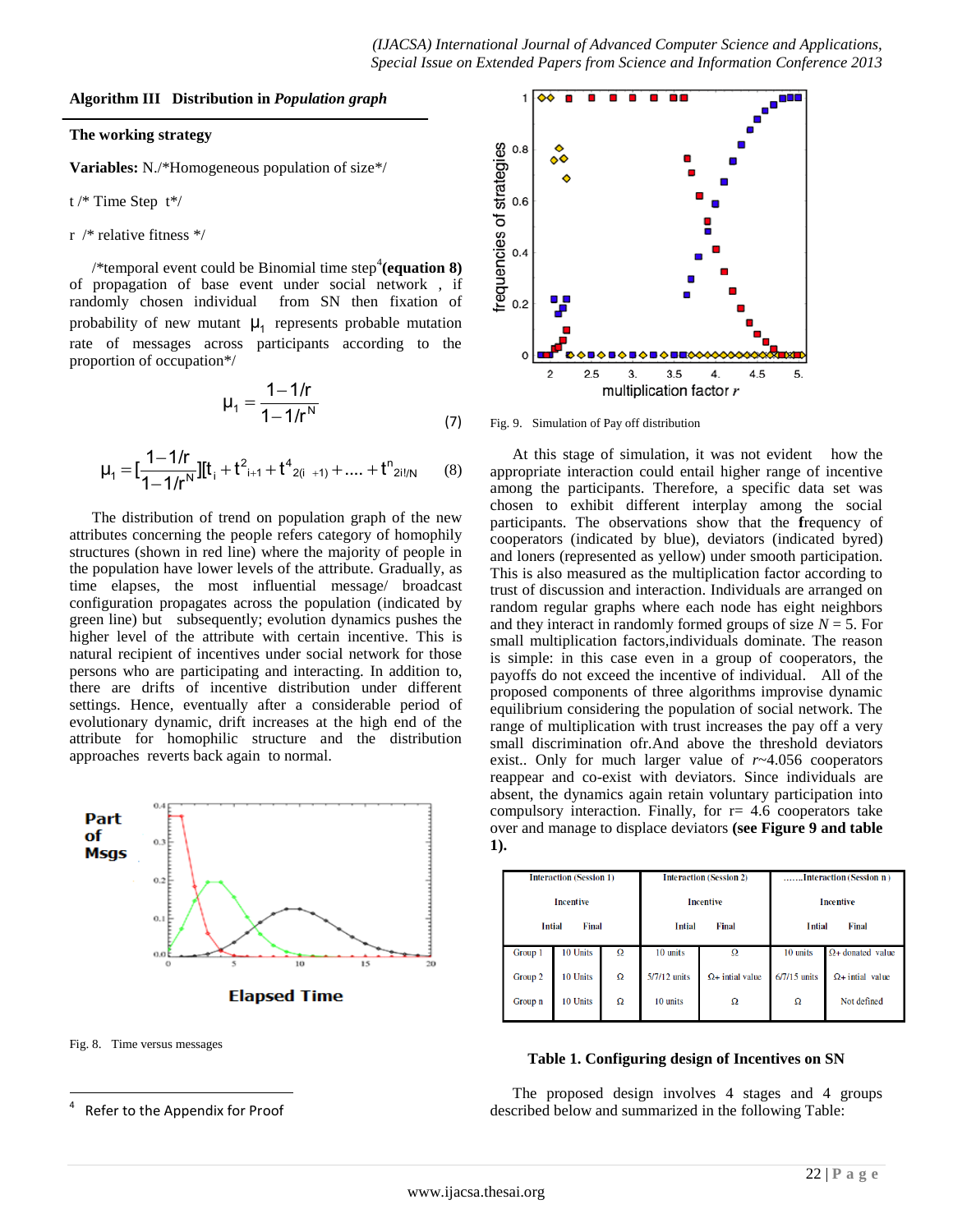- Group 1: This group comprises of more than 65 subjects. The default initial value of the participating reward is 10 units and the final value could be measured as  $Ω$ .
- Group 2: This group represents almost 50 subjects with initial incentive but in subsequent sessions the experience differs with different fractions of incentives depending on the frequency of interaction as shown in Figure 8.
- Group n: The group enhances its subject line  $> 100$ , but in addition to the normal incentive distribution, there will be different treatments for incentive either there should be donation or additional amount the participants will push into it.

#### *B. Comment on final Homophily Sturucure*

The homphily evlalution from the social graph is completely based on the increase of posts, tags and other social network action artifacts. Keeping in mind about the non-linear aspects and growth strategy of socail network, evolutionary dynamics, comparatively better visualization of density of attributes has become possible. Especially, betweenness and graph occupancey and mutation could be the one of those key factors. Recent research of Tom A.B. Snijders and his colleagues [15] demonstrated the relation between evolutionary dynamics and homophily of social network in some common aspects of friendship, recommendation, group study and selection etc. **Figure 7** exhibits trend of precise visualization of homophily structure as guided by the extended algorithm with mutation as prime parameter. The following table 2 should be considered to understand the relationship shown in Figure 8: the red circle signifies higher cluster density and therefore providing the remaining count of homophily over the population.

| <b>Population variables</b> | <b>Mean</b> | Std. Dev.   | St.No. | <b>AutoCorr. Homophily</b> | <b>Record Set tracking</b><br>From<br>snap.stanford.edu/data/ |
|-----------------------------|-------------|-------------|--------|----------------------------|---------------------------------------------------------------|
| Male and Female             | 0.53        | 0.51        | 0.075  | 55                         | 240000                                                        |
| Age                         | 28.76       | 8.59        | 0.365  | $0-160$                    | 197000                                                        |
| Density of Propagation      | 24.60       | 13.21       | 0.35   | 160-240                    | 230615                                                        |
| <b>Network Variables</b>    |             |             |        |                            |                                                               |
| Out Degree                  | 301.4       | 177.21      | 0.15   | $58 - 90$                  | 210043                                                        |
| <b>Local Betweeness</b>     |             | 34.74 91.76 | 0.017  | 170>                       | 228456                                                        |

## VII. CONCLUSION AND FURTHER SCOPE OF RESEARCH

Affiliation being an important factor of homophily graph has a relevant role in promoting the focus through the nodes. The idea is how a friend in the Facebook or any social network can influence his friends to join the community he or she belongs to. This paper investigates such possibilities by exploring the homophily community in social network by using graph property based algorithm and simulation. Further, incorporation of evolutionary dynamics also contributed for investigating homophily property with better approximation. Subsequently, the growth of social network, temporal behavior and trend of it, can also be investigated by augmenting the existing evolutionary dynamics algorithm. On the other hand, the ranking algorithm or conventional classifier model can also be extended using initial attributes of embeddedness and graph traversal with graph occupancy time. Soft computing based (fuzzy and rough set) homophily identification from graph properties could be an emerging research on computational social network. Finally, in the extended analysis part, certain significant observations are made in terms of maximizing benefit or profit, based on their role at specific instances under social network. Experiments have incorporated certain public data sources to demonstrate mutual interplay of social network participants, their specific contribution towards the network and share of incentive if any.

**REFERENCES** 

- [1] Vojtek, P., &Bieliková, M. Homophily of neighborhood in Graph Relational Classifier. Pages 721–730 of: Geffert, V.,Karhumäki, J., Bertoni, A., Preneel, B., Návrat, P., &Bieliková, M. (eds), SOFSEM 2010: 36th Conf. on Current Trends in Theory and Practice of Computer Science, SpindleruvMlyn, Czech Republic, 2010, Proc. LNCS, vol. 5901. Springer.
- [2] Halil Bisgin, Nitin Agarwal and Xia oweiXu, Investigating Homophily in Online Social Network, 2010,IEEE/WIC/ACM International Conference on Web Intelligence and Intelligent Web Technology, pp. 533-536.
- [3] M. McPherson, L Smith Lovin and J.M. Cook, Birds of a feather: Homophily in Social Network, Annual Review of Sociology, 27(1): pp. 415-444, 2001.
- [4] Eytan Bakshy, Winter A mason, Jake M.H .Ofman, Duncan J. watts, Everyone's an Influencer : Quantifying Influence on Twitter , published in Proceedings WSDM 2011, Hongkong, February 2011.
- [5] Reza Zafarani, William D Cole, and Huan Liu. Sentiment Propagation in Social Networks A Case Study in LiveJournal. In Patricia Chai, Sun-Ki And Salerno, John And Mabry, editor, SBP 2010 - Advances in SocialComputing, Lecture Notes in Computer Science 6007, pp. 413– 420. Springer Berlin, 2010.
- [6] James H. Fowler, Jaime E. Settle, and Nicholas A. Christakis.Correlated genotypes in friendship networks.PNAS, pp. 108:1993, 2011.
- [7] Cosma Rohilla Shalizi and Andrew C. Thomas. Homophily and Contagion Are Generically Confounded in Observational Social Sociological Methods (arXiv:1004.4704v3), 2011.